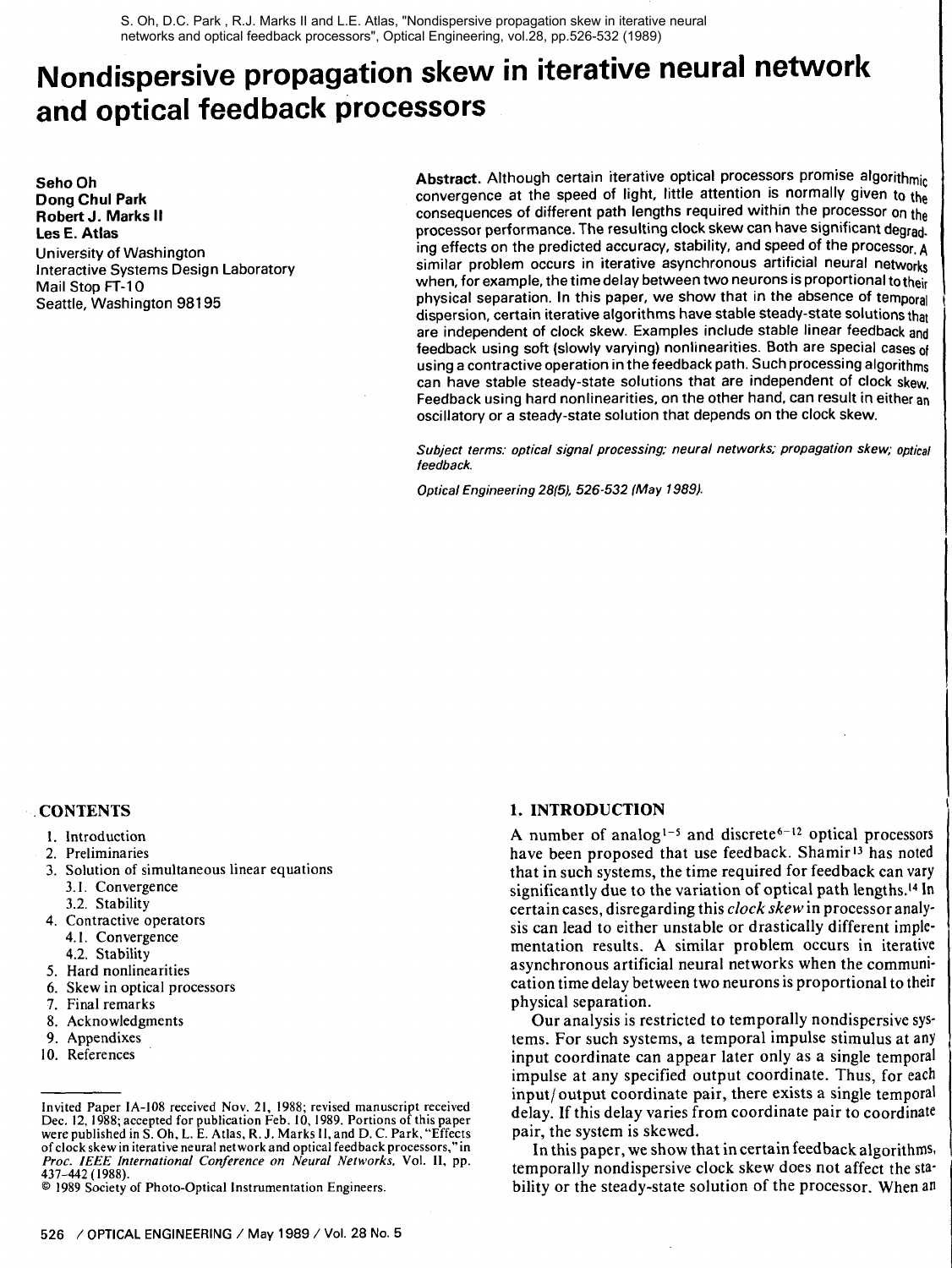iterative algorithm uses a (possibly nonlinear) contractive<br>operation in the feedback path, the resulting steady-state  $i<sub>g</sub>$  open is shown to be unaffected by clock skew. Clock skew.  $s_n$  is shown, however, to have an effect on systems such as B such a such a stificial neural networks <sup>15, 16</sup> when hard nonlineari- $\frac{1}{1005}$  are used in the feedback path.

# 2. PRELIMINARIES

 $\ln$ , this section, we develop a general description for temporally nondispersive clock skew in a feedback processor and then show specific instances in which that model can be used  $_{10}^{10}$  determine whether the steady-state solution is affected by the skew. We consider only a discrete model, although the concepts can be applied to analog processors.

Let a field of N states,  $\{s_n | 1 \le n \le N\}$ , be altered by feedback in a temporally nondispersive skewed processor. Let  $\delta$ , denote the instantaneous operator that maps the previous states into the current  $nth$  state at time t. We can then write

$$
\varsigma_n(t) = \vartheta_n[\{\varsigma_m(t - \tau_{nm}) | 1 \le m \le N\}], \quad 1 \le n \le N \quad , \tag{1}
$$

where  $\tau_{nm}$  is the clock skew corresponding to the time required for the state  $s_m$  to make a contribution to the state  $s_n$ . If we let  $t \rightarrow \infty$  and assume a stable steady state, then Eq. (1) becomes

$$
s_n(\infty) = \vartheta_n[\{s_m(\infty) | 1 \le m \le N\}], \quad 1 \le n \le N. \tag{2}
$$

Although not explicitly noted, this steady state may depend on the clock skew. If, however, Eq. (2) has but a single solution for all  $s_n(\infty)$ , then the clock skew has no effect on the steady-state solution.

Some specific instances of such processors are now given.

#### 3. SOLUTION OF SIMULTANEOUS LINEAR EQUATIONS

Let  $s_n$  denote a vector of states at time n, f a like-dimensioned forcing vector, and A a square matrix. The linear difference equation

$$
s(n + 1) = As(n) + f \tag{3}
$$

is known to converge to the steady-state solution

$$
s(\infty) = (I - A)^{-1} \mathbf{f} \tag{4}
$$

if the spectral radius (magnitude of the maximum eigenvalue) <sup>of</sup> A (denoted  $||A||$ ) does not exceed one.<sup>17</sup> The effects of clock skew on convergence and stability of this iteration are **now** considered.

# **3.1.** Convergence

With reference to Eq. (1), if performed on a skewed processor, **Eq.** (3) would be implemented as\*

$$
S_n(t) = \sum_m a_{nm} S_m(t - \tau_{nm}) + f_n(t) , \quad 1 \le n \le N , \qquad (5)
$$

where  $f_n$  is the nth element of f and  $f_n(t) \to f_n$  allows explicitly

for input rise time. Letting  $t \rightarrow \infty$  and assuming a stable result gives

$$
s_n(\infty) = \sum_m a_{nm} s_m(\infty) + f_n , \quad 1 \le n \le N , \qquad (6)
$$

or equivalently, in matrix-vector form,

$$
s(\infty) = As(\infty) + f \tag{7}
$$

If  $(I - A)$  is not singular, then the solution to this equation is unique and is given by Eq. (4). Clock skew therefore does not affect the solution. The *alternatingprojection neuralnetwork*  when interpreted either homogeneously<sup>18,19</sup> or in layered form $20,21$  from the hidden to output layer is a special case of this example.

#### 3.2. Stability

The above analysis is conditioned on the stability of the The above analysis is conditioned on the stability of the skewed iterations. By letting  $n \rightarrow \infty$ , for example, we might skewed iterations. By letting  $n \to \infty$ , for example, we might<br>predict that the iteration  $x(n) = 2x(n-1) + 1$  would converge predict that the iteration  $x(n) = 2x(n-1) + 1$  would converge<br>to  $x(\infty) = -1$ . The difference equation, however, is clearly unstable and  $x(\infty) = \pm \infty$  if  $x(0) \neq -1$ . From the viewpoint of z-transform analysis, the pole of this difference equation lies outside the unit circle.

A sufficient condition for stability of skewed iteration is given by the following:

Lemma 1-Let  $A = (a_{ii})$  denote a square matrix of complex numbers. Define  $A(s) = [a_{ii} exp(-s\tau_{ii})]$ , where  $s = \sigma + j\omega$ . If  $||A(s)|| < 1$  for  $Re(s) \ge 0$ , then Eq. (5) converges to Eq. (4).

**A** proof is given in Sec. 9.1. Note that as a special case, we conclude that an iteration without skew converges if  $||A|| < 1$ since

$$
\|\mathbf{A}(s)\| = |\exp(-s\tau)| \|\mathbf{A}\| \le \|\mathbf{A}\| < 1,
$$

where  $\tau_{nm} = \tau$  for all (n,m). Two important results built on this lemma follow:

Lemma 2—let  $\mathbf{B} = (|a_{ij}|)$ . If  $||\mathbf{B}|| < 1$ , then Eq. (5) converges stably to Eq. (4) for any  $\tau_{ii} \geq 0$ .

Therefore, varying the phase terms in the matrix does not affect the convergence stability if the zero phase iteration is stable.

Lemma 3—If  $\tau_{ii} = u_i + v_j$  and  $||A|| < 1$ , then Eq. (5) converges stably to Eq. (4) for any  $u_i \ge 0$  and  $v_i \ge 0$ .

Proofs of lemmas 2 and 3 are in Secs. 9.2 and 9.3, respectively. The last lemma will be applied to optical feedback systems later in the paper.

#### 4. CONTRACTIVE OPERATORS

In this section, we explore a more general criterion for which clock skew does not affect steady-state results. We may write Eq. (2) in vector form as

$$
s(\infty) = \vartheta s(\infty) \tag{8}
$$

If the vector operator  $\vartheta$  is a *contractive* operator, then

<sup>&</sup>lt;sup>\*</sup>All summations  $(\Sigma)$  in this paper are from 1 to N.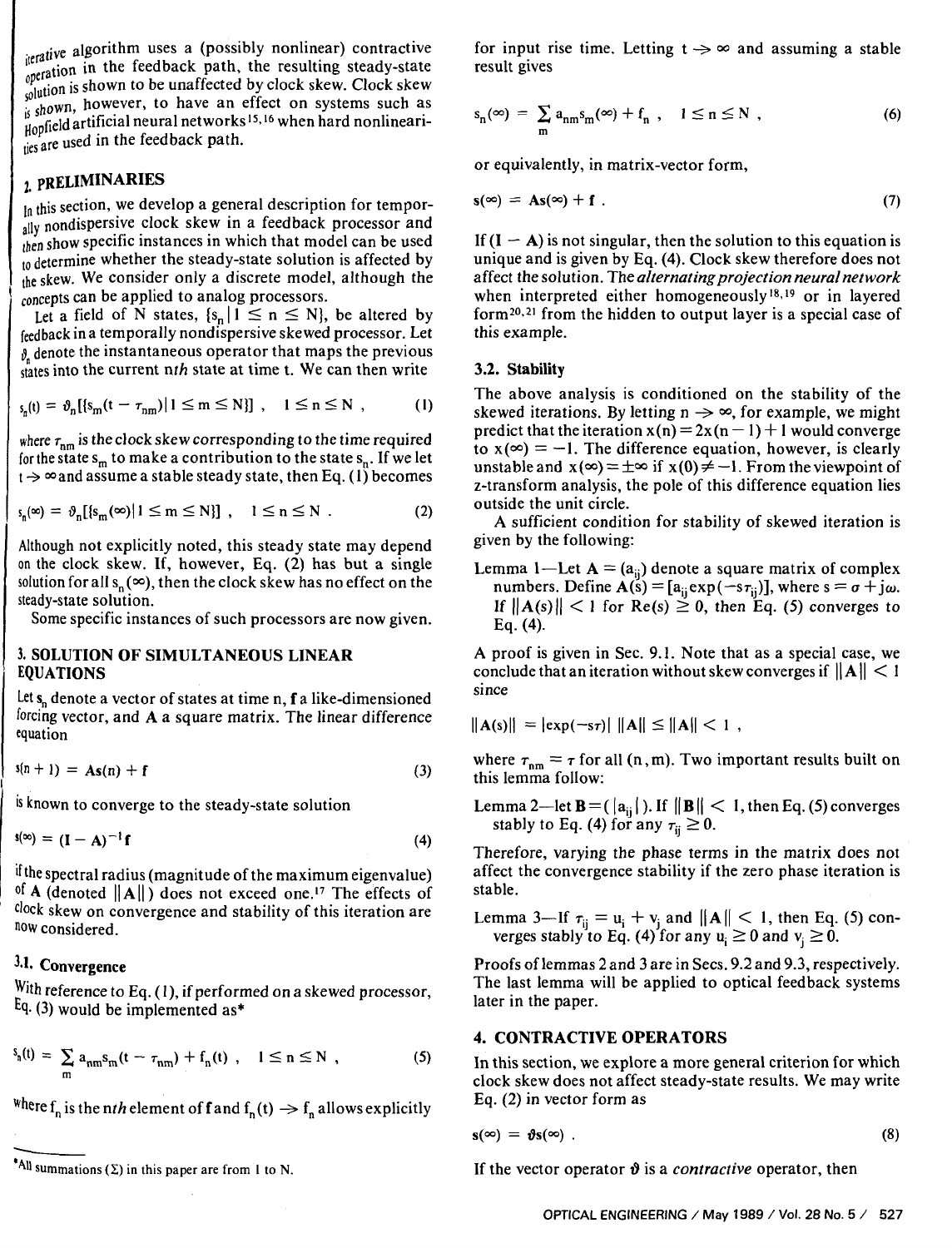

**Fig. 1. Geometrical illustration of a contractive operator. After the contractive operation, the signals are closer together (solid dots) than originally (hollow dots.)** 

$$
\|\boldsymbol{\vartheta}\mathbf{x}-\boldsymbol{\vartheta}\mathbf{y}\|\leq r\|\mathbf{x}-\mathbf{y}\|,\tag{9}
$$

where the norm for a vector **a** is defined by

$$
\|\mathbf{a}\|^2 = \mathbf{a}^T \mathbf{a}
$$

and  $0 \le r < 1$ . If  $0 \le r \le 1$ , then  $\vartheta$  is said to be *nonexpansive*. The reason for the terminology is evident from the geometry in Fig. 1. Operating on two signals, xand y, by the operator **9**  results in two signals closer together (contractive) or at least not as far apart (nonexpansive).

#### 4.1. Convergence

If  $\vartheta$  is contractive, then Eq. (8) has a unique solution<sup>17-19,22</sup> and there is no contribution of clock skew to the steady-state result. When  $\theta$  is nonexpansive, Eq. (8) can have a number of solutions.

Example 1: The linear iteration discussed in the previous section is a special case of a contractive mapping since, from Eq. (6),

 $\vartheta$ s(∞) = As(∞) + f.

The operator is contractive if

$$
||(Ax + f) - (Ay + f)|| = ||A(x - y)|| \le r||x - y||.
$$

This is clearly true if the spectral radius of **A** does not exceed one.

Example 2: We can nonlinearly generalize Eq. (5) to

$$
s_n(t) = \eta_n \left[ \sum_m a_{nm} s_m(t - \tau_{nm}) + g_n(t) \right] + h_n(t) , \quad 1 \le n \le N ,
$$
\n(10)

where  $f_n(t) \rightarrow f_n$  and  $g_n(t) \rightarrow g_n$  are forcing functions. Assuming stability, the steady-state solution in vector form is

$$
s(\infty) = \eta [As(\infty) + g] + h \tag{11}
$$

where  $\eta$  is a pointwise nonlinear vector operator; i.e., if  $w =$  $\eta$ **z**, then the nth element of **w** is equal to  $\eta_n(z_n)$ , where  $\eta_n$  is a given function. In the parlance of neural networks,  $\eta_n$  could be referred to as a *sigmoid* operator.<sup>23,24</sup> Using Eq. (9), the corresponding operator is contractive if

 $\|\eta(Ax + f) - \eta(Ay + f)\| \le r \|x - y\|$ .  $(12)$ 

**Fig. 2. Example of a soft nonlinearity. Any interval on thezaxismaps to a smaller interval.** 

We show that the operator is contractive if the spectral radius of **A** does not exceed one and *q* contains *soft n~nlinearitie~,*  That is,

$$
\left|\frac{d\eta_n(z)}{dz}\right| \le 1, \quad 1 \le n \le N
$$

for all z. As illustrated in Fig. 2, this constraint has the property that

$$
|\eta_n x - \eta_n y| \le |x - y|
$$

As a result,

 $\|\eta(Ax + g) - \eta(Ay + g)\| \leq \| (Ax + g) - (Ay + g) \|$ .

Using the results of the previous example, the operator corresponding to Eq. (1 **I)** is therefore contractive and clock skew has no effect on the final result.

This unique convergence constraint can be generalized to the requirement that for all **z,** 

$$
\|\mathbf{A}\| \left| \frac{d\eta_n(z)}{dz} \right| < 1 \ , \quad 1 \le n \le N \ . \tag{13}
$$

#### 4.2. Stability

The following lemma establishes a sufficient condition for stability of the skewed operation in Eq (10).

Lemma 4—For a given matrix A and time delays  $\{\tau_{nm}\}\$ , if Eq. (5) converges for every  $f_n(t)$  and  $\eta$  is nonexpansive, then Eq. (10) is stable.

A proof is given in Sec. 9.4.

#### **5. HARD NONLINEARITIES**

Clock skew can be a factor when implementing an iterative algorithm with hard nonlinearities. Consider the following example of Hopfield's content addressable memory neural network.<sup>15,23,25-27</sup>

Example 1: From the three library vectors

$$
\mathbf{v}_1 = [0010 \ 0101 \ 0110]^\mathrm{T} ,
$$
  
\n
$$
\mathbf{v}_2 = [1011 \ 0001 \ 0001]^\mathrm{T} ,
$$
  
\n
$$
\mathbf{v}_3 = [1101 \ 0110 \ 1000]^\mathrm{T} ,
$$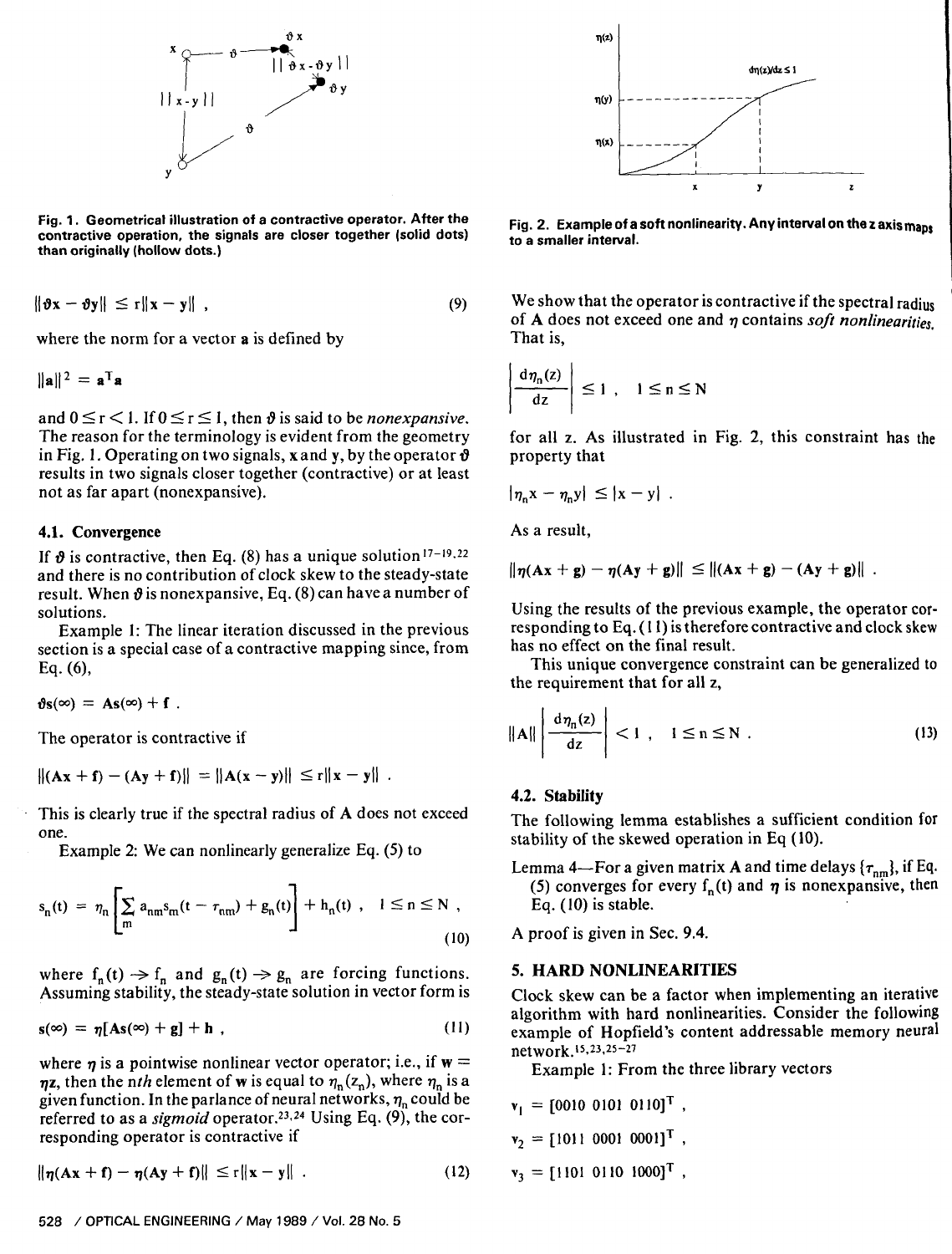

**Fig, 3. Examples of stability and convergence in Hopfield's model. iteration time in (a), (b). and (c) are in rows top to bottom (+denotes**  +I). **The first row is the result of the first iteration. We see that s(0)**  (a) converges to  $v_2$  without skew, (b) oscillates with skew, and (c) **converges to a vector with a different skew that is not in the library. id) Energy transitions with iteration for each case.** 

we form in accordance with Hopfield's recipe the interconnection matrix

 $A = (BB<sup>T</sup> - NI)$ .

where  $N = 3$ ,  $V = [v_1 : v_2 : v_3]$ ,  $B = 2V - 1$ , and 1 is a matrix of ones. We form the iteration  $S(n + 1) = \eta [AS(n)]$ , where, for  $1 \le n \le N$ ,  $\eta_n(\bullet)$  is the unit step function  $[\eta_n(x) = 1$  if  $x \ge 0$  and is0 otherwise]. If we initialize with  $S(0) = [1011 \ 0001 \ 1010]^{T}$ and iterate synchronously, the solution of the operation converges to  $v_2$ . However, if this operation has a skew of three clocks delays for  $\tau_4$ , and  $\tau_4$ , and two clocks delays for those remaining, then the iteration oscillates. The iteration converges to  $[0010 \ 1001 \ 0111]^T$  in the case that the skew is three clocks delays for  $\tau_{4,3}$ ,  $\tau_{4,11}$ ,  $\tau_{6,9}$ , and  $\tau_{6,12}$  and two clocks delays for those remaining. These three examples are respectively illustrated in Figs. 3(a) through 3(c). The energy of the neural network at the  $nth$  iteration is defined as

$$
E(n) = -\frac{s(n)^T As(n)}{2}
$$

I **A** plot of the energy for these three examples is in Fig. 3(d).

#### **6. SKEW IN OPTICAL PROCESSORS**

The major source of skew in optical processors is the time delay resulting from the differing optical lengths (OL)28 between input and output. For nondispersive clock skew, the time delay from the input point  $(\xi,\eta)$  to the output point  $(x, y)$ can be written as

$$
r(x,y; \xi, \eta) = \frac{OL}{c} ,
$$



**Fig. 4. (a) Diagram of a matrix-vector multiplier; (b) side view; (c) top view.** 

where c is the speed of light in free space. In this section, we show some examples of optical processor operations that are not affected by skew.

Example I: **A** commonly used processor for performing matrix-vector multiplication is shown in Fig. 4(a). The top view of this processor, shown in Fig. 4(c), resembles a point source collimator. Since we are interested in only a single point at the output, there is no clock skew due to OL differences from this perspective. The side view of the processor, shown in Fig.  $4(b)$ , is equivalent to that in Fig.  $4(c)$  except that the input and output are reversed. Since there is no skew from this view, the composite processor has no clock skew due to OL differences. The total OL from  $(0, \eta)$  at the input plane to  $(x, 0)$  at the output plane is given by

$$
OL_{t} = OL_{1} + 2d + OL_{2} = 2f + 2\Delta_{0} + 2d,
$$

where  $OL_1$  is the OL from  $(0, \eta)$  to  $(x, \eta)$ , OL<sub>2</sub> is from  $(x, \eta)$  to  $(x,0)$ , and  $OL_1 = OL_2 = f + \Delta_0$ , with  $\Delta_0$  denoting the OL through the center of the lens. This equation states that  $OL<sub>t</sub>$  is constant for all  $(x, \eta)$  pairs.

Example 2: Figure 5(a) illustrates the Stanford matrixvector multiplier<sup>29</sup> that is more light efficient than the one in Fig. 4(a). Since the performance is similar to that in Fig. **4(b),**  there is no skew apparent in the side view in Fig. **5(b).** From the perspective of the top view in Fig. 5(c), however, the apparent point source input is incident on the detector as a cylindrical wave. Under a Fresnel approximation, the skew is therefore quadratic. The total OL for this processor is given by

$$
OL_t = 5f + \Delta + \frac{\eta^2}{f} = K + \frac{x^2}{f}.
$$

where  $\Delta$  denotes the sum of the OLs through the center of the lenses and K is a constant. The time delay for this processor is thus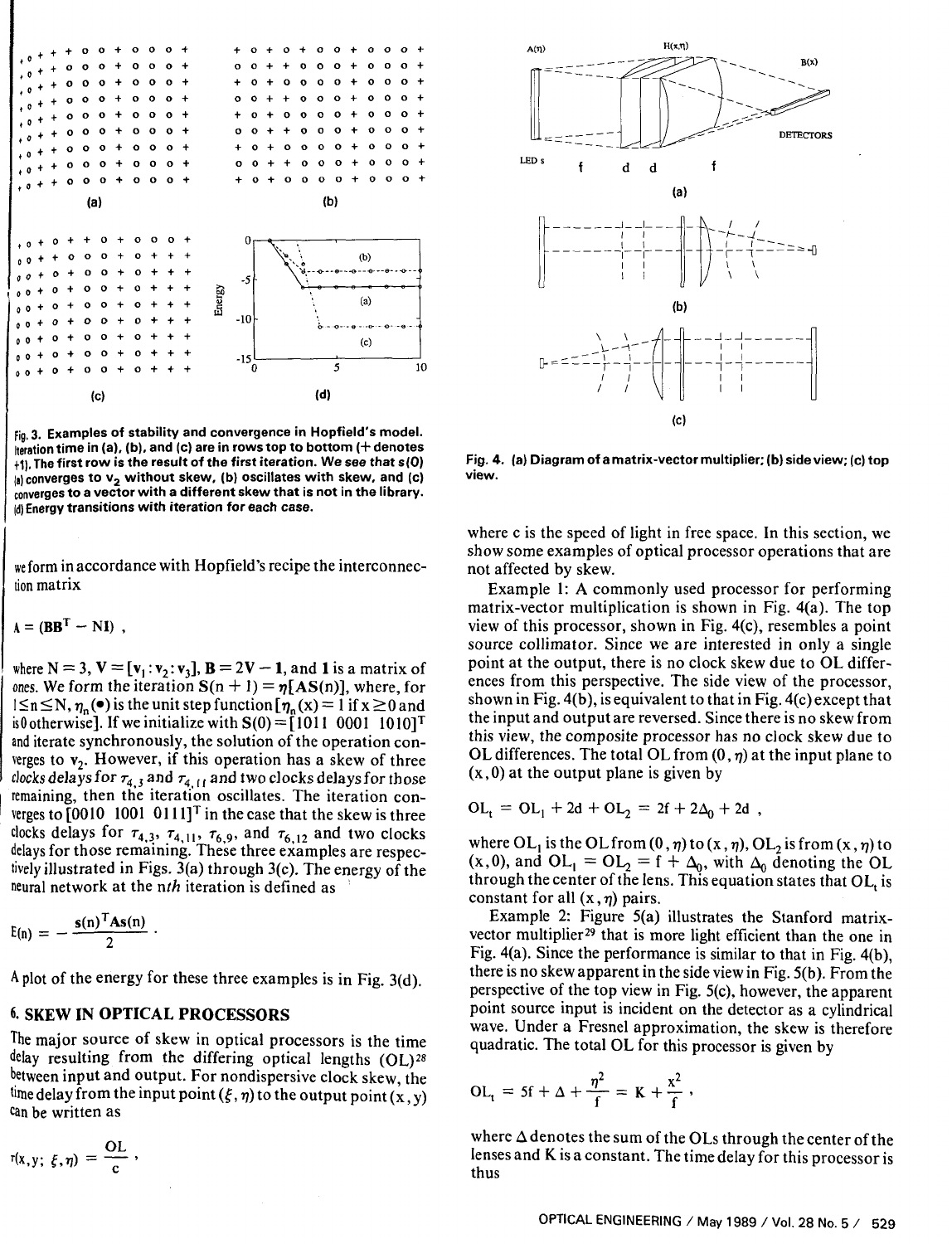

**Fig. 5. (a) Illustration of the Stanford matrix-vector multiplier; (b) side view; (c) top view.** 

$$
\tau(x,\eta) = \frac{\mathrm{OL}_{t}}{c} = \frac{K}{c} + \frac{x^2}{fc}.
$$

Therefore, this processor is temporally skewed, but the skew is separable. By lemmas 3 and 4, if Eq. (13) is true, any iterative processors that employ this Stanford matrix-vector multiplier using a pointwisely soft nonlinearity in the feedback path that satisfies Eq. (13) will converge independent of this skew. An example of such a processor is the alternating projection neural network (APNN), which uses linear feedback.<sup>11,12</sup>

#### 7. FINAL REMARKS

The primary source of clock skew in optical system is differing optical lengths. We have investigated the effects of clock skew on the performance of iterative processors and have shown that clock skew does not affect the convergence and stability of the solution when the feedback is contractive. We also have shown some examples of optical systems that have no skew or are not affected by skew when used iteratively.

## 8. ACKNOWLEDGMENTS

This work was supported by the Strategic Defense Initiative Organization/Innovative Science and Technology administered by the Office of Naval Research through the Optical Systems Lab at Texas Tech University in Lubbock and by the Washington Technology Center at the University of Washington. In addition, L. E. Atlas was supported by a National Science Foundation Presidential Young Investigator's Award.

## **9.** APPENDIXES

# **9.1.** Proof of **lemma** 1

We take the Laplace transform of Eq. (5)

$$
s_n(s) = \sum_m a_{nm} s_m(s) \exp(-s\tau_{nm}) + f_n(s) ,
$$

or equivalently, in matrix form,

$$
s(s) = A(s)s(s) + f(s)
$$

Since 
$$
||A(s)|| < 1
$$
, det[**I** - **A**(**s**)]  $\neq 0$ , and **s**(**s**) becomes

$$
\mathbf{s}(s) = [\mathbf{I} - \mathbf{A}(s)]^{-1} \mathbf{f}(s) .
$$

By applying the final value theorem, we obtain

$$
\mathbf{s}(\infty) = \lim_{s \to 0} \mathbf{s}(s) = \lim_{s \to 0} [\mathbf{I} - \mathbf{A}(s)]^{-1} [\mathbf{s} \mathbf{f}(s)]
$$

$$
= [\mathbf{I} - \mathbf{A}(s)]^{-1} \mathbf{f},
$$

which is our desired result.

#### **9.2.** Proof of **lemma 2**

Let y be an N dimensional vector and  $\mathbf{A}(s) = [a_{ij} \exp(-s_{\tau_{ij}})]$ and NXN matrix. Then

$$
\|\mathbf{A}(s)\mathbf{y}\|^2 = \mathbf{y}^* \mathbf{A}(s)^* \mathbf{A}(s)\mathbf{y}
$$
  
\n
$$
= \sum_i \sum_j \sum_j y_i^* a_{ki}^* \exp(-s^* r_{ki}) a_{kj} \exp(-s r_{kj}) y_j
$$
  
\n
$$
\leq \sum_i \sum_j \sum_j |y_i| |a_{ki} \exp(-s r_{ki})| |a_{kj} \exp(-s r_{kj})| |y_j|,
$$

where the asterisks denote the complex conjugate for scalars and the complex conjugate transpose for matrices. Let  $z_i =$  $|y_i|$ ,  $b_{ki} = |a_{ki}exp(-s_{\tau_{ki}})|$ , and  $z = [z_i]$ . Then

$$
\|A(s)y\|^2 \le \sum_{i} \sum_{j} \sum_{k} z_i b_{ki} b_{kj} z_j = \|Bz\|^2
$$

Since  $||y|| = ||z||$ ,  $||A(s)|| \le ||B|| < 1$ . Since convergence is assured for **B** by assumption, we conclude that Eq.  $(5)$  converges to Eq. (4) and our proof is complete.

#### **9.3.** Proof of **lemma 3**

From the assumption, we have

$$
A(s) = {a_{ij} \exp[-s(u_i + v_j)]} = [a_{ij} \exp(-su_j) \exp(-sv_j)].
$$

By letting

$$
\mathbf{D}_{\mathbf{u}} = \text{diag}[\exp(-\mathbf{su}_1), \exp(-\mathbf{su}_2), \dots, \exp(-\mathbf{su}_N)]
$$

 $D_v = diag(exp(-sv_1), exp(-sv_2), ..., exp(-sv_N)]$ ,

A(s) becomes

$$
\mathbf{A}(\mathbf{s}) = \mathbf{D}_{\mathbf{u}} \mathbf{A} \mathbf{D}_{\mathbf{v}}
$$

Since  $||\mathbf{D}_{\mathbf{u}}|| \leq 1$  and  $||\mathbf{D}_{\mathbf{v}}|| \leq 1$  for Re(s)  $\geq 0$ , we have

 $||A(s)|| \leq ||D_u|| ||A|| ||D_v|| \leq ||A|| < 1$ .

From this and lemma **1,** we conclude that Eq. (5) converges to Eq. (4).

#### **9.4.** Proof of **lemma 4**

We rewrite Eq. (10) as

$$
s_n(t) = \eta_n[y_n(t) + g_n(t)] + h_n(t) ,
$$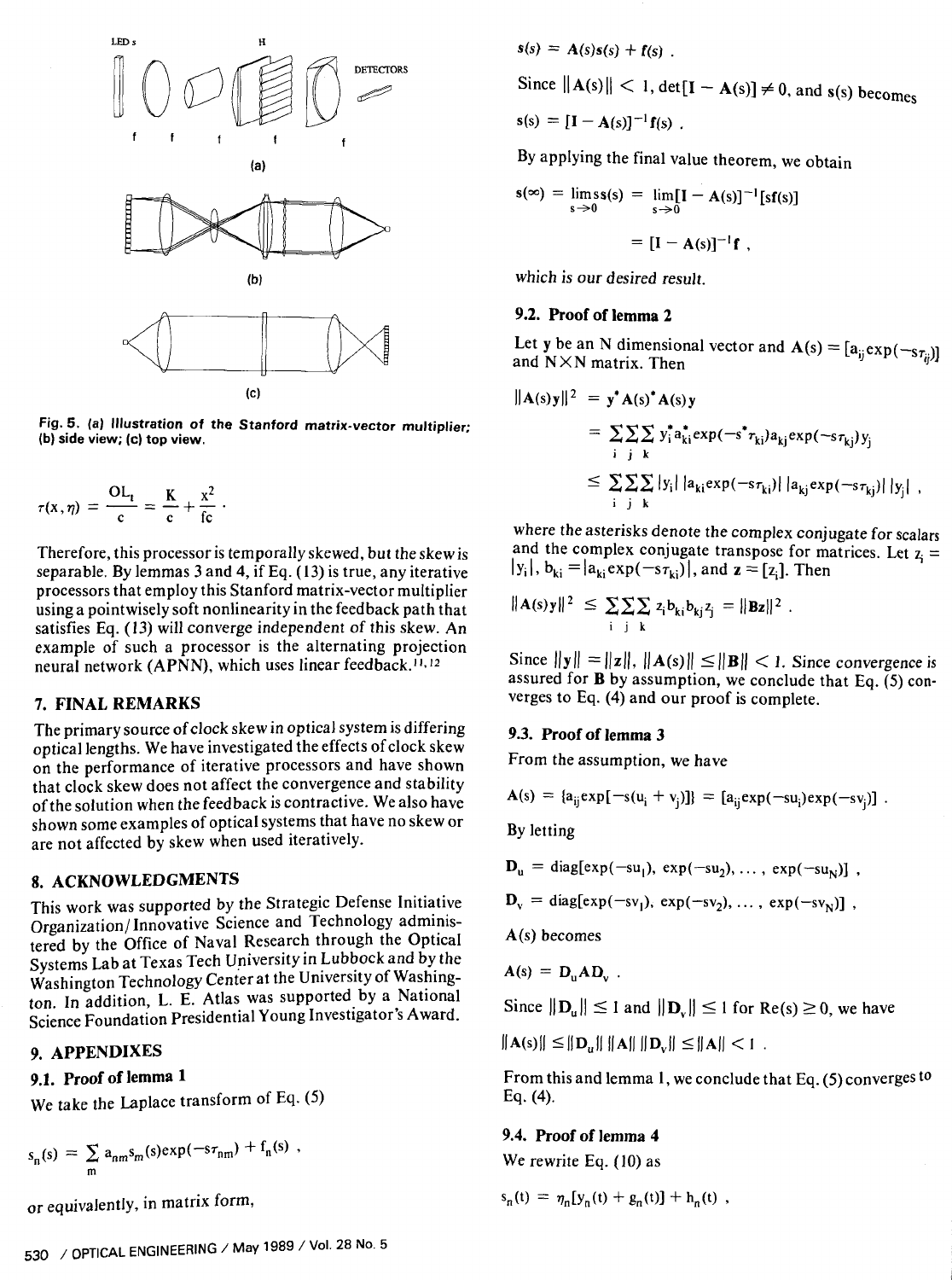NONDISPERSIVE PROPAGATION SKEW IN ITERATIVE NEURAL NETWORK AND OPTICAL FEEDBACK PROCESSORS<br> $\lim_{t\to\infty} s(t) = s(\infty) \,\, ,$ 

$$
y_n(t) = \sum_m a_{nm} s_m(t - \tau_{nm})
$$

Let  $y(t)$  denote the vector of  $y_n(t)$ . We take the norm of  $s_n(t_1) - s_n(t_2)$ :

$$
\|s(t_1) - s(t_2)\| \le \|\eta[y(t_1) + g_n(t_1)] - \eta[y(t_2) + g(t_2)]\|
$$
  
+ 
$$
\|\mathbf{h}(t_1) - \mathbf{h}(t_2)\|
$$
  

$$
\le \|\mathbf{y}(t_1) - \mathbf{y}(t_2)\| + p(t_1, t_2) ,
$$

 $\Omega$ <sup> $\Omega$ </sup>

 $||\mathbf{s}(t_1,t_2)|| \leq ||\mathbf{y}(t_1,t_2)|| + \mathbf{p}(t_1,t_2)$ ,  $(14)$ 

where

$$
p(t_1, t_2) = ||\mathbf{g}(t_1) - \mathbf{g}(t_2)|| + ||\mathbf{h}(t_1) - \mathbf{h}(t_2)||,
$$

 $s(t_1,t_2) = s(t_1) - s(t_2)$ ,

and  $y(t_1, t_2)$  denotes the vector of

$$
y_n(t_1,t_2) = \sum_m a_{nm} [s_m(t_1 - \tau_{nm}) - s_m(t_2 - \tau_{nm})].
$$

Substitute **Q** for **s** in the linear skewed iteration in Eq. (5) and take the difference between Eq. (5) at  $t_1$  and  $t_2$  to obtain

 $Q(t_1, t_2) = \mathbf{x}(t_1, t_2) + \mathbf{f}(t_1, t_2)$ ,

where

 $f(t_1, t_2) = f(t_1) - f(t_2)$ ,

$$
\mathbf{Q}(\mathbf{t}_1, \mathbf{t}_2) = \mathbf{Q}(\mathbf{t}_1) - \mathbf{Q}(\mathbf{t}_2) ,
$$

and  $\mathbf{x}(t_1, t_2)$  denotes the vector of

$$
x_n(t_1, t_2) = \sum_m a_{nm} [Q_m(t_1 - \tau_{nm}) - Q_m(t_2 - \tau_{nm})].
$$

We construct  $f(t_1, t_2)$  to be colinear with  $x(t_1, t_2)$ . Let

$$
f(t_1, t_2) = \begin{cases} \text{any vector}, & \text{for } x(t_1, t_2) = 0, \\ C(t_1, t_2) x(t_1, t_2), & \text{otherwise.} \end{cases}
$$

where the proportionality constant  $C(t_1, t_2)$  is chosen so that  $||{\bf f}(t_1, t_2)|| = {\bf p}(t_1, t_2)$ . Then, by construction,

$$
\|\mathbf{Q}(t_1,t_2)\| = \|\mathbf{x}(t_1,t_2)\| + p(t_1,t_2).
$$

Because  $\|\mathbf{Q}(t_1, t_2)\|$  converges to 0 by the assumption, Eq. (14) also converges:

$$
||s(t_1, t_2)|| \Rightarrow 0, \quad \text{for } t_1 \Rightarrow \infty, t_2 \Rightarrow \infty,
$$

or equivalently, since our vectors are in a finite dimensional Euclidean space,

and our proof is complete.

#### **10. REFERENCES**

- 1. J. Cederquist and S. H. Lee, "Confocal feedback systems with space-variance, time sampling, and secondary feedback loops," J. Opt. Soc. Am. 71,643-650 (1981).
- 2. **T.** Sato. K. Saski, Y. Nakamura, M. Linzer, and S. J. Norton, "Tomographic image reconstruction from limited projections usingcoherent optical feedback," Appl. Opt. 20(17), 3073-3076 (198 1).
- 3. R. J. Marks II, "Coherent optical extrapolation of 2-D band-limited signals: processor theory," Appl. Opt. 19(10), 1670-1672 (1980).
- 4. R. J. Marks I1 and D. K. Smith, "Iterative coherent processor for bandlimited signal extrapolation," in 1980 International Optical Computing
- Conference, Book 1, W. T. Rhodes, ed., Proc. SPIE 231, 106-111 (1980).<br>5. M. O. Hagler and S. V. Bell, "Nyquist stability conditions for laser feedback amplifiers with Gaussian or Lorentzian gain profiles," J. Opt. Soc. Am. A 3; 308-318 (1986).
- 6. M. A. G. Abushagur, H. J. Caulfield, P. M. Gibson, and M. Habli, "Superconvergence of hybrid optoelectronic processors," Appl. Opt. 26(23), 4906-4907 (1987).
- 7. H. J. Caulfield, J. H. Gruninger, J. E. Ludman, K. Steiglitz, H. Rabitz, J. Gelfand, and E. Tsoni, "Bimodal optical computers," Appl. Opt. 25(18), 3128-3131 (1986).
- 8. M. A. G. Abushagur and H. J. Caulfield, "Speed and convergence of bimodal optical computers," Opt. Eng. 26(1), 22-27 (1987).<br>9. H. J. Caulfield and M. A. G. Abushagur, "Hybrid analog-digital linear
- algebra processors," in *Optical and Hybrid Computing*, H. H. Szu, ed.,
- Proc. SPlE 634.86-95 (1987). 10. R. J. Marks 11. L. E. Atlas,and K. F. Cheung, "Aclass of continuous level neural nets," in Proc. Fourteenth Congress of the International Commis-
- sion for Optics, H. H. Arsenault, ed., Proc. SPIE 813, pp. 29–30 (1987).<br>11. R. J. Marks II, L. E. Atlas, S. Oh, and K. F. Cheung, "Architectures for a continuous level neural network based on alternating orthogonal projec tions," in *Neural Network Models for Optical Computing, R. A.* Athale and J. Davis, eds., Proc. SPIE 882, 90–92 (1988).
- 12. R. J. Marks 11, L. E. Atlas, S. Oh,and K. F. Cheung. "Optical processor architectures for alternating projection neural networks," Opt. Lett. 13, 533-525 (1988).
- 13. J. Shamir. "Fundamental speed limitations on parallel processing," Appl. Opt. 26(9), 1567 (1987).
- 14. B. D. Clymer and J. W. Goodman, "Timing uncertainty for receivers in optical clock distribution for VLSI," Opt. Eng. 27(1 I), 944-954 (1988).
- 15. J. J. Hopfield, "Neural networks and physical systems with emergent collective computational abilities," Proc. Natl. Acad. Sci. USA 81, 3088-3092 (1982).<br>16. K. F. Cheung, L. E. Atlas, and R. J. Marks II, "Synchronous versus
- asynchronous behavior of Hopfield's content addressable memory neural<br>net." Appl. Opt. 26(22). 4808-4813 (1987). net also contained to the 1987 of Appl. Opt. 26(22), 4808-4813 (1987).
- 17. R. J. Marks I1 and D. K. Smith,"Gerchberg-type lineardeconvolutionand extrapolation algorithms," in Transformations in Optical Signal Processing, W. T. Rhodes, J. R. Fienup, and B. E. A. Saleh,eds., Proc. SPlE 373, 161-178 (1984).
- 18. R. J. Marks 11, "Class of continuous level associative memory neural nets," Appl. Opt. 2q10). 2005-2010 (1987).
- 19. K. F. Cheung, S. Oh, R. J. Marks 11, and L. E. Atals, "Neural net associative memories based on convex set projections," in Proc. IEEE First. Int. Conf. on Neural Networks (San Diego, June 1987).
- 20. R. J. Marks II, S. Oh, and L. E. Atlas, "Alternating projection neural
- networks," IEEE Trans. Cir. Syst. (in press).<br>21. R. J. Marks II, L. E. Atlas, S. Oh, and J. A. Ritcey, "The performance of<br>convex set projection based neural networks," in *Proc. IEEE Conf. on*<br>*Neural Information Process* Neural Information Processing Systems-Natural and Synthetic (Boulder, Col., Nov. 1987).
- 22. A. W. Naylorand **G.** R. Sell, Linear Operator Theoryin Engineeringand Science, Springer-Verlag, New York (1982).
- 23. R. P. Lippman, "An introduction to computing with neural nets," IEEE Acoust. Speech Sig. Proc. ASSP-35(4), 7 (1987).
- 24. J. G. McDonnel, R. J. Marks 11, and L. E. Atlas, "An introduction to neural networks for solving combinatorial search problems," in Northcon/88 Conf. Record, Vol. II, pp. 868-876, Western Periodicals Co., North Hollywood, Calif. (1988).<br>25. D. Psaltis and N. Farhat, "Optical information processing based on an
- 25. D. Psaltis and N. Farhat, "Optical information processing based on an associative memory model of neural nets with thresholding and feed-back," Opt. Lett. 10.98 (1985).
- 26. N. H. Farhat, D. Psaltis, A. Prata,and E. **Paek,"Opticalimplementation**  of the Hopfield model," Appl. Opt. 24(10), 1469-1475 (1985).
- 27. R. J. Marks II and L. E. Atlas, "Geometrical interpretation of Hopfield's content addressable memory neural network," in *Northcon*/88 Conf. Record. Vol. 11, pp. 964-977, Western Periodicals Co., North Holly-wood, Calif. (1988).